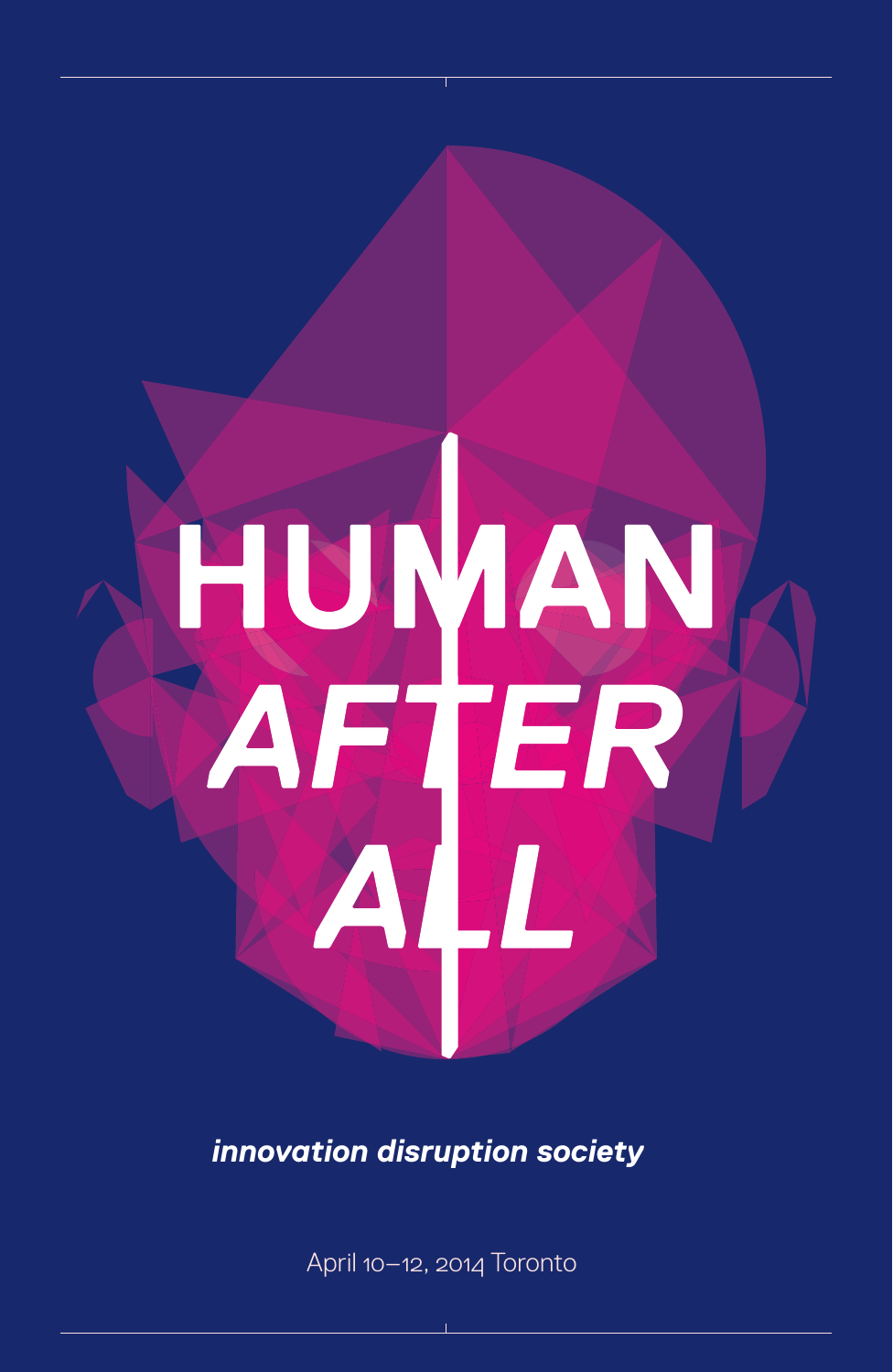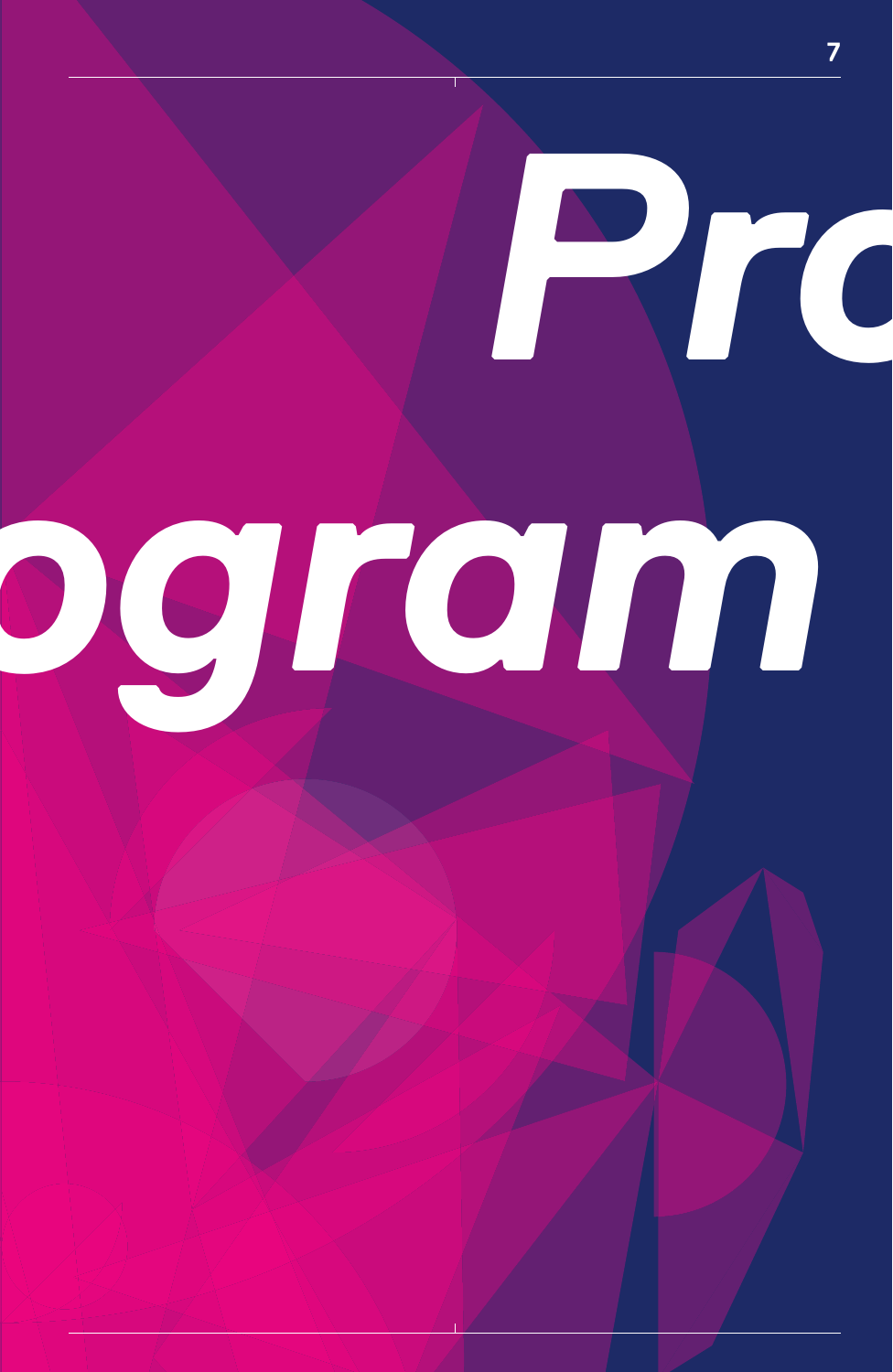

**8:00–12:00 PM Registration and Exhibits**

**9:00–5:00 PM Young Scholars Workshop**

**TORONTO ROOM 10:15–10:45 AM Press Conference**

# **CANADIAN ROOM 12:00–12:50 PM**

# **Opening Remarks**

Rohinton Medhora President, Centre for International Governance Innovation

Robert Johnson President, Institute for New Economic Thinking

# **Show Open**

# **CANADIAN ROOM 1:00–2:45 PM**

LUNCH KEYNOTE (OPENING)

# **Is Innovation Always A Good Thing?**

Technology and innovation create "disruption." That basically means creating new markets or value networks, which eventually disrupts earlier technologies. New products, new inventions, new sources of demand are all possible. Yet, the very innovation that creates these opportunities also can create job losses as well as having signifcant distributional consequences for society as a whole. The panel seeks to explore this duality.

# James Balsillie

Chair, Centre for International Governance Innovation

Lisa Cook Professor, Department of Economics, Michigan State University

Robert Johnson President, Institute for New Economic Thinking

Richard Nelson Professor of Economics, Columbia University

*Moderator* Richard Waters *Financial Times*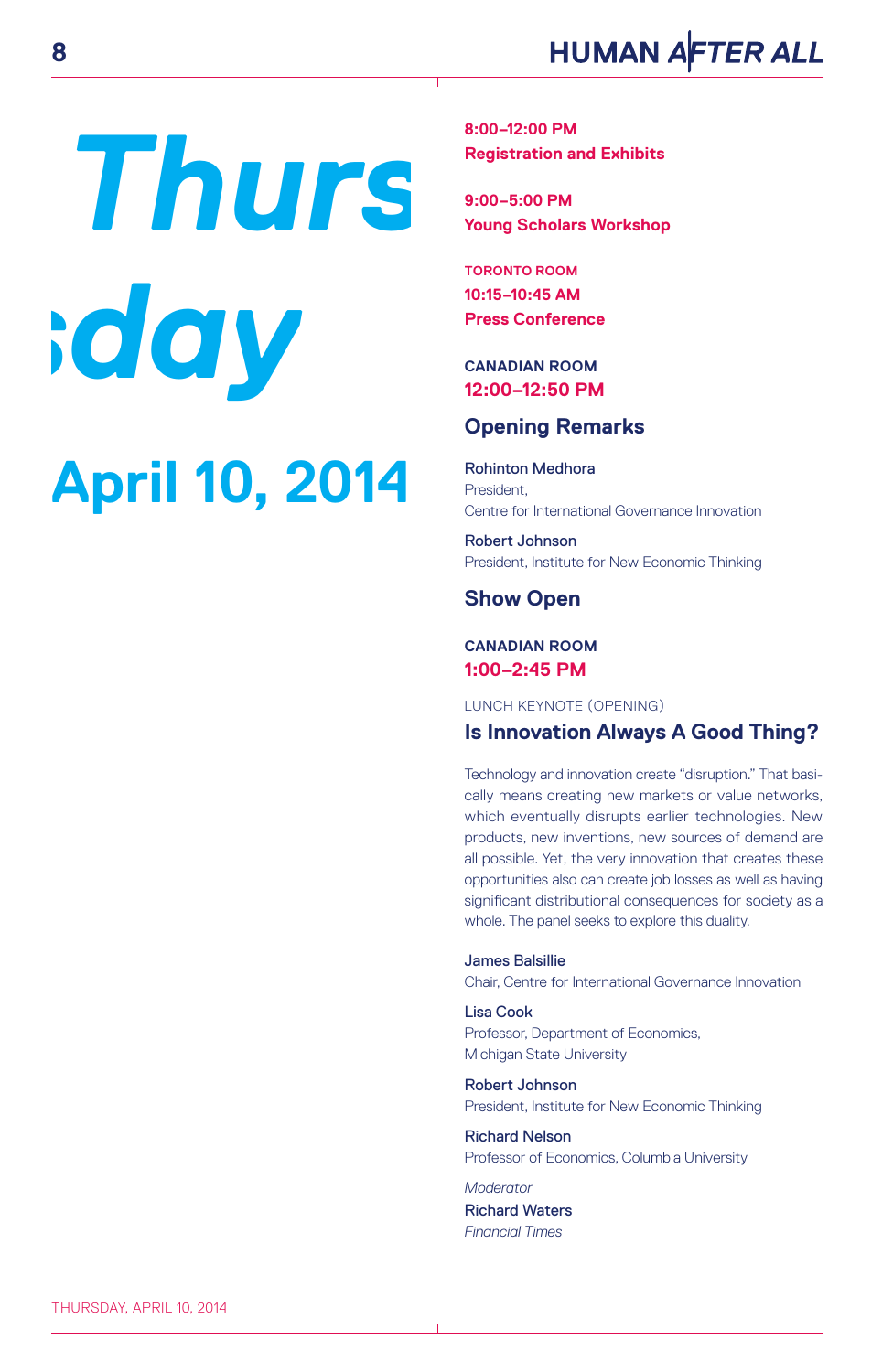# **CANADIAN ROOM 3:00–4:30 PM**

PLENARY PANEL

# **Innovation: Do Private Returns Produce the Social Returns We Need?**

The machines of the first age replaced and multiplied the physical labour of humans and animals. The machines of the second age will replace and multiply our intelligence. The driving force behind this revolution will, argue the "techno-positivists," exponentially increase the power (or exponentially reduce the cost) of computing. The celebrated example is Moore's Law, named after Gordon Moore, a founder of Intel. For half a century, the number of transistors on a semiconductor chip has doubled at least every two years. But the information age has coincided with—and must, to some extent, have caused—adverse economic trends: stagnation of median real incomes; rising inequality of labour income and of the distribution of income between labour and capital; and growing longterm unemployment. Are the great gains in wealth and material prosperity created by our entrepreneurs in and of themselves sufficient to produce desired social returns demanded in today's world?

# Simon Head

Fellow, Institute for Public Knowledge, New York University, and Director of Programs, The *New York Review of Books* Foundation

#### Mariana Mazzucato

R.M. Phillips Professor in the Economics of Innovation, SPRU, University of Sussex

Stian Westlake Executive Director, National Endowment for Science Technology and the Arts

Dr. Joon Yun Partner and President, Palo Alto, LLC

*Moderator* Quentin Hardy Deputy Tech Editor, *The New York Times*

# **CANADIAN ROOM 4:45–6:15 PM**

PLENARY PANEL

# **Have we Repaired Financial Regulations since Lehman?**

The 2008 global fnancial crisis led to the worst recession in the developed world since the Great Depression. Governments had to respond decisively on a large scale to contain the destructive impact of massive debt defation, (although there is some question as to the degree to which this represented support for the fnancial services industry vs the needs of the real economy). Still, large fnancial institutions such as American International Group, Bear Stearns, Lehman Brothers, Countrywide Financial, Washington Mutual, Wachovia, Northern Rock, and Landsbanki collapsed; thousands of small-to-mediumsized fnancial institutions failed or needed to be rescued; millions of households lost their retirement savings, jobs, homes, and communities; and numerous non-fnancial businesses closed.

Five years later, we are still experiencing the effects of the crisis. Are the fnancial reforms and regulations introduced since the onset of the crisis likely to be efective in preventing another catastrophe?

# Anat Admati

Professor, Stanford Graduate School of Business

# Richard Bookstaber

U.S. Treasury with the Office of Financial Research and FSOC

Andrew Haldane Executive Director of Financial Stability, Bank of England

Edward Kane Professor of Finance, Boston College

*Moderator* Martin Wolf *Financial Times*

**CANADIAN ROOM FOYER 6:15–7:15 PM Cocktail Reception**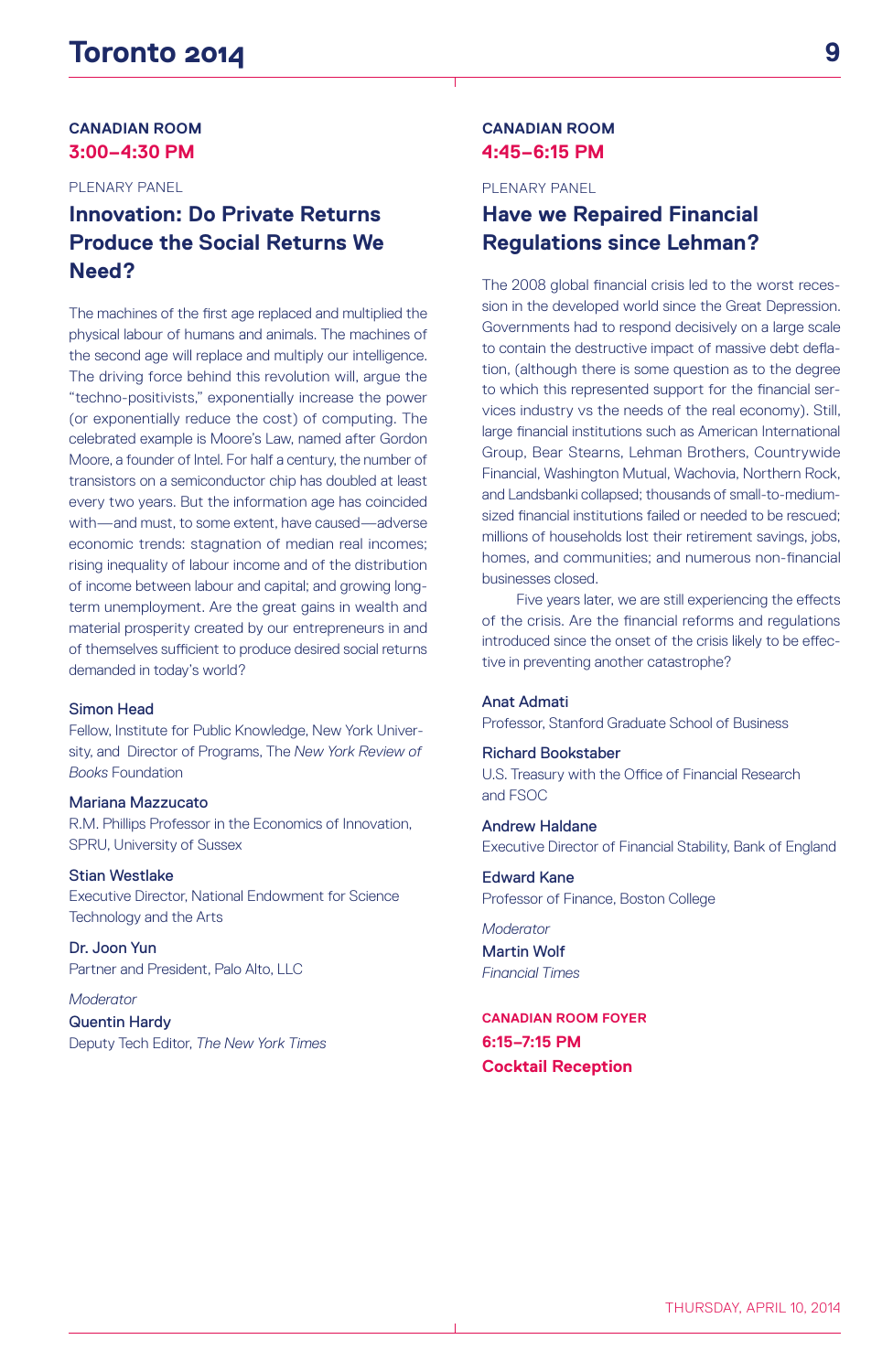# HUMAN AFTER ALL

# **CANADIAN ROOM 7:15–9:00 PM**

KEYNOTE DINNER

# **Innovation: To What Purpose?**

Innovation is said to be essential for survival in industries. Yet, innovation can be very risky-some vations can even destroy value. How can managers entrepreneurs know what to do, and how should trade-off between innovation and risk be treated? " are the broader social goals that ought to be achieved innovation?

# *Presenter*

# John Ralston Saul

Novelist, Essayist and President, PEN International

*Moderator*

# Rohinton Medhora

President, Centre for International Governance Innovation

# **April 11, 2014** *Fri iday*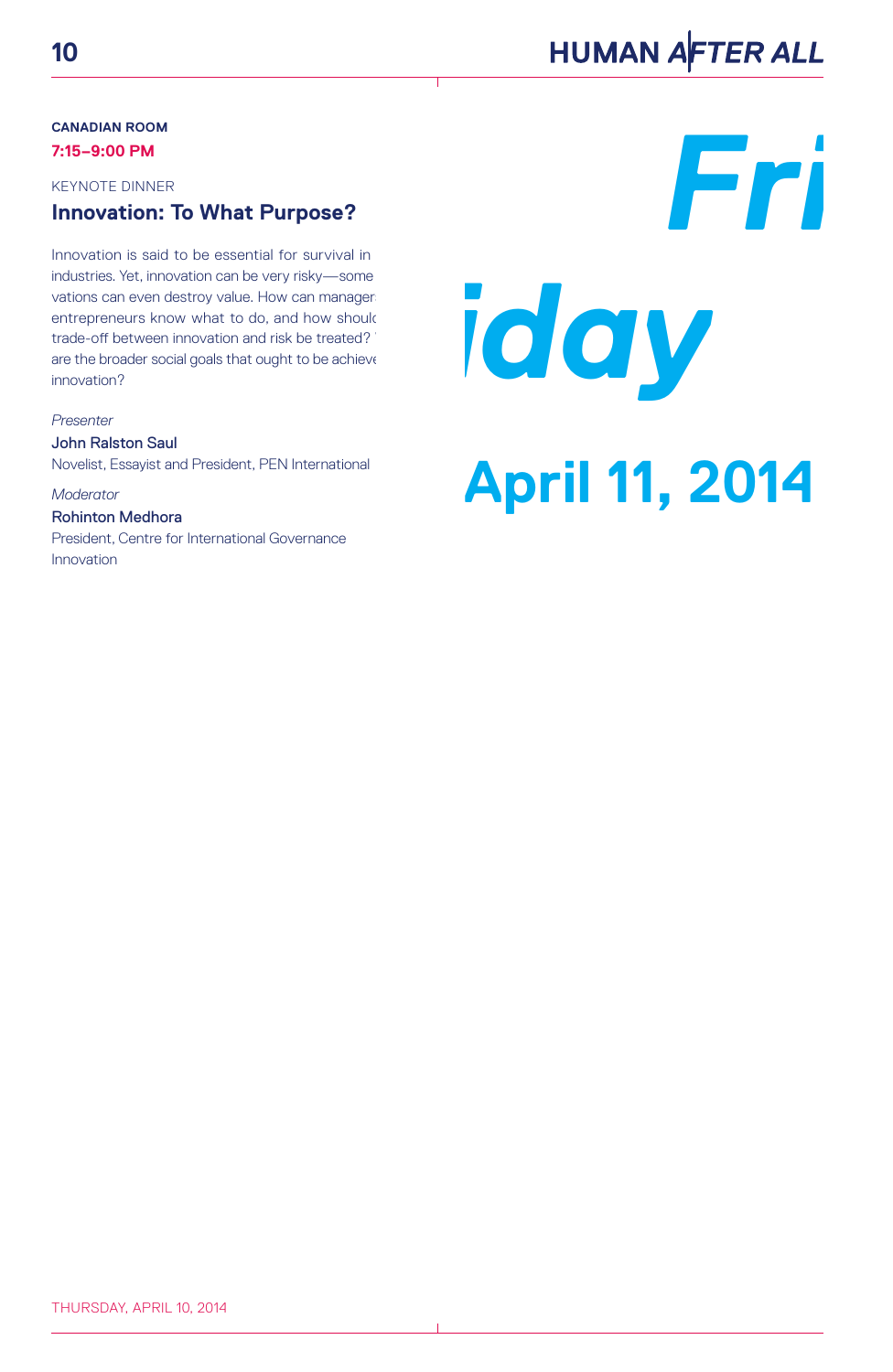# **CANADIAN ROOM 7:45–9:00 AM**

SUNRISE BREAKFAST PLENARY

# **Refexivity and Knightean Uncertainty: Implications for Economics**

In December the *Journal of Economic Methodology* published a special issue on "George Soros's Theory of Refexivity and the Methodology of Economic Science." The issue featured contributions from 18 leading scholars. On this panel four of the contributors will discuss and debate key issues from the symposium and discuss their views on the relationship between refexivity, fallibility, Knightian uncertainty and the implications for economic theory.

# Roman Frydman

Professor of Economics, New York University, Chairman, Institute for New Economic Thinking Program on Imperfect Knowledge Economics

Cars Hommes Professor of Economics, University of Amsterdam

Alex Rosenberg R. Taylor Cole Professor of Philosophy, Duke University *Moderator*

Eric Beinhocker Executive Director, Institute for New Economic Thinking, Oxford Martin School, University of Oxford

**8:00—12:00 Registration and Exhibits**

# **CANADIAN ROOM 9:15–10:30 AM**

PLENARY PANEL

# **Speculation and Innovation**

Economic bubbles and the corresponding speculation that accompany them inevitably bust. At times, the consequences of these can be grave or transient. When speculation infects the credit system that fuels the economy-and, especially when its object offers no prospect of increased economic productivity, the consequences of this collapse are felt mostly in the short term and are unequivocally negative, maybe even catastrophic.

But when the damage of speculation is limited to the market for equity and debt securities, the adverse economic consequences of the bubble's popping may be muted. Further, when the object of speculation is a transformational technology, a new economy can emerge from the wreckage. That is why, for example, the consequences of the technology bubble in 2001 were radically diferent from those of the housing bubble in 2008. So what can we learn from the history of productive speculation that would help us anticipate where and how (if not when) the next bubble may emerge?

# Steve Fazzari

Professor, Department of Economics, Washington University in St. Louis

William Janeway Senior Advisor, Warburg Pincus Ventures

Peter Jungen Chairman, Peter Jungen Holding GmbH, Director, Institute of New Economic Thinking

Ramana Nanda Associate Professor, Harvard Business School

*Moderator* John Cassidy Journalist, *The New Yorker Magazine*

**CANADIAN ROOM FOYER 10:30–11:00 Cofee Break**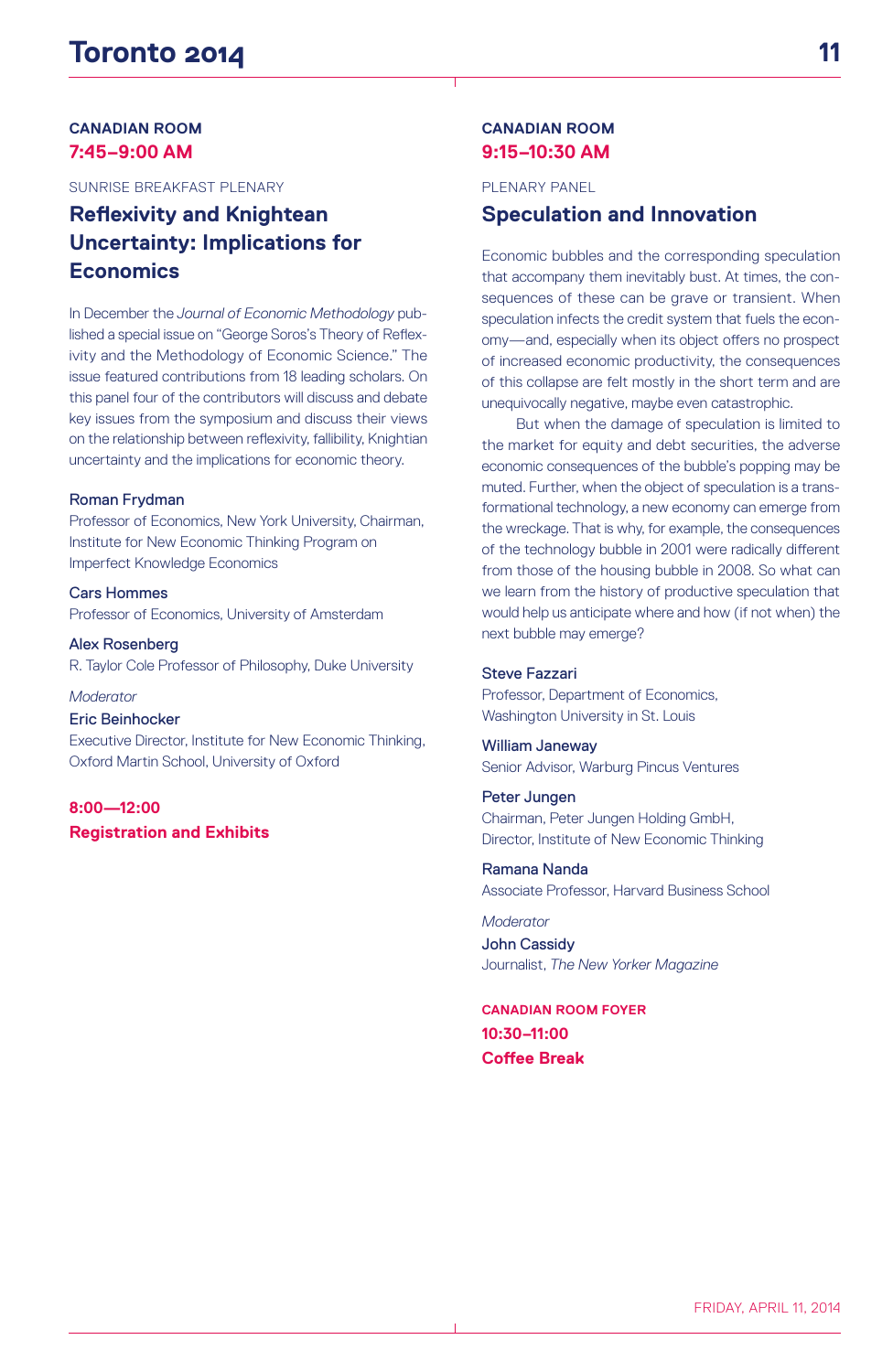# **11:00–12:30**

# **Breakout Sessions**

# **TERRITORIES ROOM**

BREAKOUT SESSION A

# **Beyond Austerity: Default, Debt Restructuring or Recovery?**

The global economy faces multiple simultaneous pressures on GDP growth at a time when the scope to stimulate growth from public funds is said by most policy makers to be limited by high debt and deficit levels. Is this true? Can the threat to growth in the short- or even medium-term be reduced in the absence of some kind of managed default and debt restructuring, or can society achieve recovery in the absence of such measures?

# Karl Aiginger

Director, Austrian Institute of Economic Research, Vienna University

Nelson Barbosa Professor, Federal University of Rio de Janiero

Ulrich Hege Professor of Finance & Director of PhD Program, HEC School of Management

Brett House Senior Fellow, Centre for International Governance Innovation

Arturo O'Connell Senior Advisor, Central Bank of Argentine Republic

*Moderator*

# Domenico Lombardi

Director of the Global Economy Program, Centre for International Governance Innovation

# **CONFEDERATE 6**

# BREAKOUT SESSION B

# **Innovation and Globalization: Playing Catch-up v. Pushing the Frontier**

Technology is an increasingly important element of globalization and of competitiveness and that the acceleration in the rate of technological change. Is it the case that the pre-requisites necessary to participate effectively in globalization are making it more difficult for many developing countries to compete and catch up?

# Diego Comin

Associate Professor, Harvard Business School

Lise de Propris Reader in Regional Economic Department, University of Birmingham

Marjo Koivisto Senior Manager and Global Leadership Fellow, World Economic Forum

William Lazonick Professor, University of Massachusetts, Lowell

*Moderator* Michael Shellenberger President, The Breakthrough Institute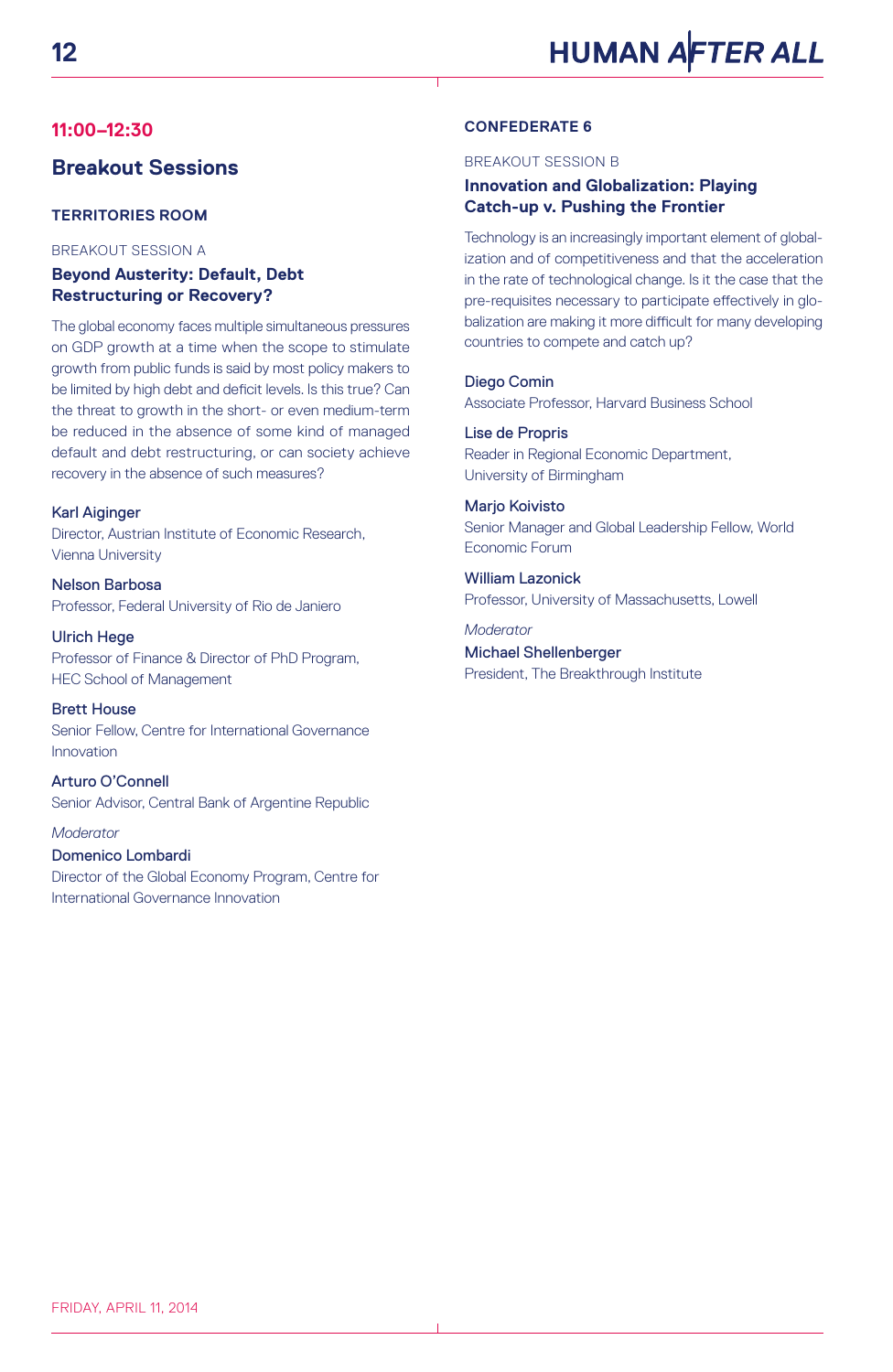# **ONTARIO ROOM**

BREAKOUT SESSION C

# **Pressures on Pensions**

The budget crisis of state and local governments has been the subject of much discussion and debate. Are greedy government workers bankrupting states? Are pension-slashing politicians backed by big moneysaving the day? Or do the budget problems of state and local governments have more to do with wasteful corporate subsidies than pensions? What are the real policy solutions to the pressures placed on pensions?

# Teresa Ghilarducci

Director, Schwartz Center for Economic Policy Analysis, The New School

Tim Jenkinson Professor of Finance, University of Oxford, Said School of Business

Richard Ravitch Co-Chair, State Budget Crisis Task Force

William Robson President and Chief Executive Officer, C.D. Howe Institute

*Moderator*

David Sirota Television Commentator & Nationally Syndicated Columnist

# **CANADIAN ROOM 1:00–2:45 PM**

#### LUNCH KEYNOTE

# **Integration, Currency Unions, and Balance of Payments**

Asymmetrical monetary unions, wherever and whenever attempted in the absence of corresponding political institution building, have ended up in tears and retribution. The Gold Standard, the various pegs between domestic currencies and the U.S. dollar (S.E. Asia, Argentina, Mexico etc.), the European Exchange Rate Mechanism, the Eurozone that followed the latter's collapse, all resembled historical invasions of Russia—that is, a brisk beginning full of enthusiasm and hope, rapid progress that seemed unstoppable, followed by a heart wrenching slowdown as cruel winter took its toll, and ending up with blood on the snow and infinite retributions thereafter. Is the European Monetary Union invariably going to head down this course?

# William Mitchell

Professor of Economics, Charles Darwin University

Peter Temin Professor, Department of Economics, Massachusetts Institute of Technology

Martin Wolf Chief Economics Commentator, *Financial Times*

*Moderator*

Amanda Lang Journalist, Canadian Broadcasting Corporation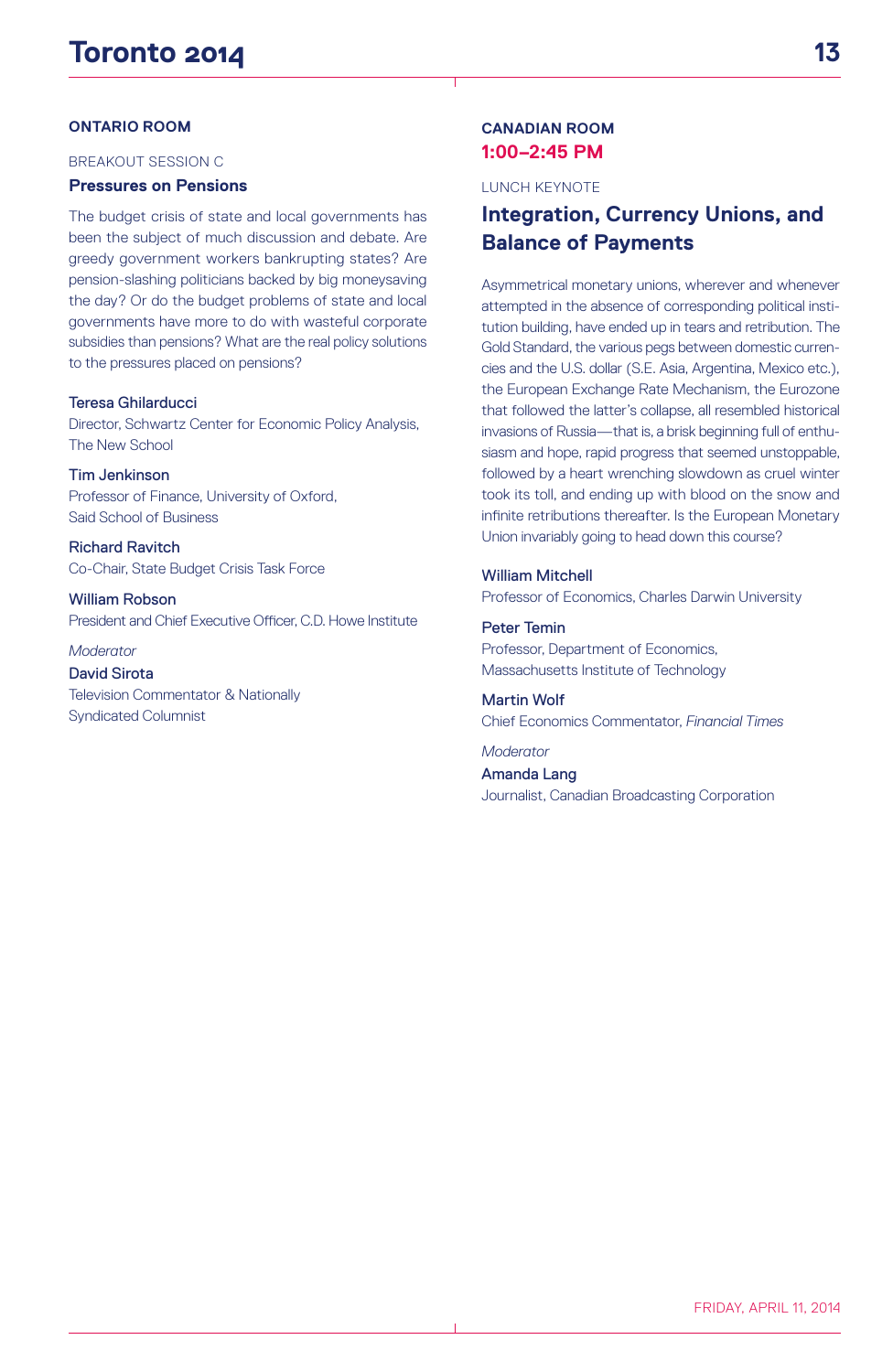# **3:00–4:30 PM**

# **Explorations in New Economic Thinking**

# **TERRITORIES ROOM**

# EXPLORATIONS IN NEW ECONOMIC THINKING SESSION A

# **Internet Governance, Internet Freedom and Economic Freedom**

Is Internet governance best left to multi-stakeholder private sector organizations with a formal and regular process for input from governments? Or is this best given over to some international body of nation states?

The argument against increasing public oversight is that governments will tend toward conficting regulation, fltering, and censorship, whereas private sector technical innovation and business development is what has led to the Internet freedom of expression and online commerce that most of the developed world enjoys today. At the same time, the people whose job it is to report the news responsibly are getting kicked out of work, downsized, reduced to half time, having their pay slashed, by this bloodsucking monster squid of the Internet. All blogs need information. But where is the information coming from? Who is paying for the information? How is one able to distinguish meaningful information from sheer falsehood? How absolute is the freedom offered by the Internet?

# Laura DeNardis

Professor of Economics, American University

John Knubley Deputy Minister, Industry Canada

Nii Quaynor Founding Chairman, AfriNIC

*Moderator*

John Ibbitson Senior Fellow, Centre for International Governance Innovation

# **ONTARIO ROOM**

**EXPLORATIONS IN NEW ECONOMIC THINKING** SESSION B

# **The Economics of Radical Uncertainty**

How do human beings truly react when confronted with conditions of genuine "unknown unknowns"? According to Frank Knight, "Uncertainty must be taken in a sense radically distinct from the familiar notion of risk, from which it has never been properly separated...The essential fact is that 'risk' means in some cases a quantity susceptible of measurement, while at other times it is something distinctly not of this character; and there are far-reaching and crucial diferences in the bearings of the phenomena depending on which of the two is really present and operating...It will appear that a measurable uncertainty, or 'risk' proper, as we shall use the term, is so far diferent from an unmeasurable one that it is not in efect an uncertainty at all."

The economics literature from Knight onward is very good at laying out the propensity of markets to greatly overshoot and undershoot the fundamentals. However, economics does not adequately address the implications of "Knightean" uncertainty, because the discipline fnds it hard to model this phenomenon. To get a full measure of this, one has to enter into the realm of psychology and neuroscience. That's where the defnition lies. Radical uncertainty, like so much else, is too important to be left to the realm of economics alone.

# Angus Burgin

Assistant Professor, Department of History, The Johns Hopkins University

# Paul Ormerod

Centre for Decision Making Uncertainty, University College London, Institute for New Economic Thinking Grantee

# Eric Weinstein

Managing Director, Thiel Capital / Visiting Research Fellow, Oxford University

#### *Moderator*

# Emma Rothschild

Professor and Director, Center of History and Economics, Harvard University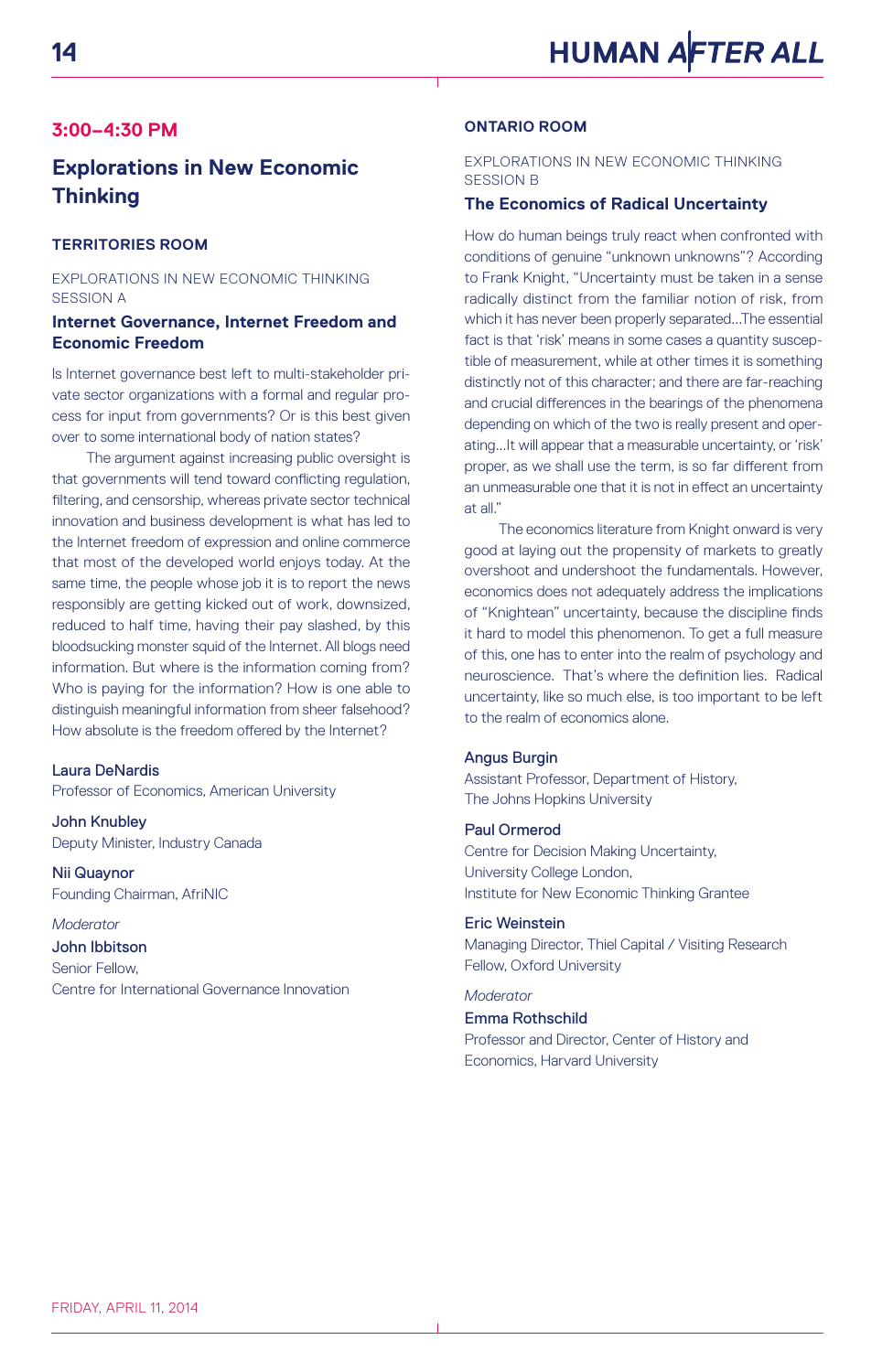# **CANADIAN ROOM 4:45–6:15 PM**

PLENARY PANEL

# **Cyber War, Cyber Space: National Security and Privacy in the Global Economy**

Information technologies and infrastructure—from satellites orbiting the earth to the smart phones in our hands, from undersea cables to wireless networks all around us, and from the global banking system to household appliances—play an increasingly indispensable role in daily life. At the same time, threats to cyber security are becoming more numerous and more serious. How does society deal with these seemingly conficting challenges? As President Obama, senior U.S. government officials, and heads of private companies plead their ignorance, the NSA surveillance scandal, which now involves the monitoring of telephone calls of world leaders including German Chancellor Angela Merkel, sows doubt between allies. According to the secret NSA documents unveiled by Edward Snowden, the U.S. SIGINT system has targeted both enemies and allies. The documents show that the NSA has been snooping not only around European countries, but also around U.S. Pacifc allies such as South Korea and Japan, aiming to gather information on strategic technologies, economic infuence, and foreign policy, for the purpose of ensuring economic advantage and national security interests. How do we strike the correct balance between security and privacy?

#### Steven Bellovin

Professor of Computer Science, Columbia University

Yvo Desmedt Professor of Computer Science, University of Texas

#### Amir Herzberg

Associate Professor, Bar Ilan University Visiting Professor, Technische Universitat Darmstadt

Bart Preneel Professor, Katholieke Universiteit Leuven

*Moderator* Tim Shorrock Writer and Commentator

**CANADIAN ROOM FOYER 6:15–7:15 Cocktail Reception**

# **CANADIAN ROOM 7:15–9:00 PM**

DINNER KEYNOTE

# **What Money Can't Buy**

In recent decades, market values have crowded out nonmarket norms in almost every aspect of life—medicine, education, government, law, art, sports, even family life and personal relations. Without quite realizing it, we have drifted from *having* a market economy to *being* a market society. Is this where we want to be?

Should we pay children to read books or to get good grades? Should we allow corporations to pay for the right to pollute the atmosphere? Is it ethical to pay people to test risky new drugs or to donate their organs? What about hiring mercenaries to fight our wars? Auctioning admission to elite universities? Selling citizenship to immigrants willing to pay? This discussion takes on one of the biggest ethical questions of our time: Is there something wrong with a world in which everything is for sale? And if so, how can we prevent market values from reaching into spheres of life where they don't belong? What are the moral limits of markets?

#### *Introduction*

Robert Johnson President, Institute of New Economic Thinking

*Presenter*

Michael Sandel

Professor of Government, Harvard University

*Discussant*

Chrystia Freeland

Member of the Parliament of Canada, Toronto Centre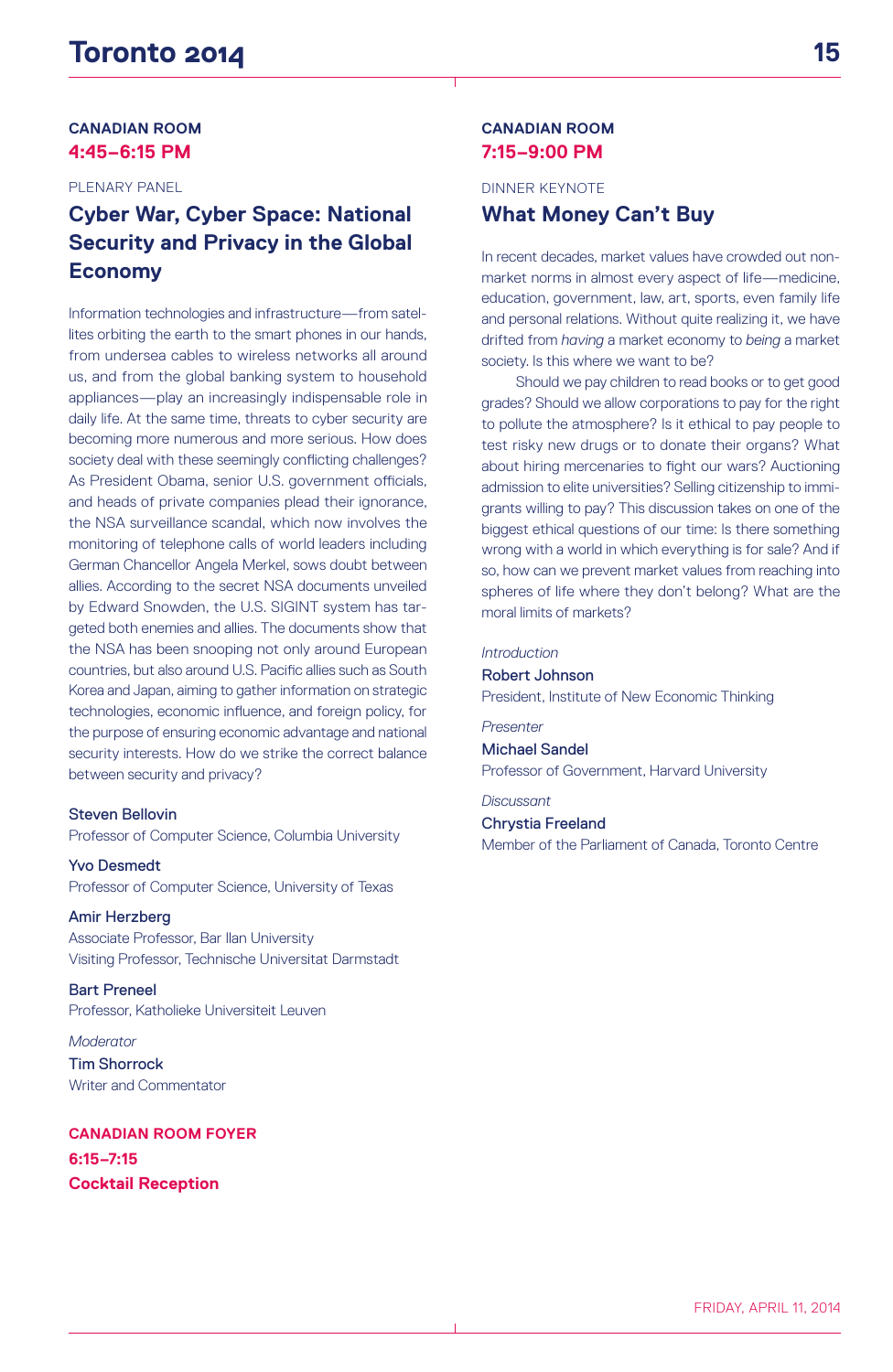

# **CANADIAN ROOM 7:45–9:00 AM**

SUNRISE BREAKFAST PLENARY

# **New Economic Thinking**

The Institute of New Economic Thinking seeks to encourage young economists to measure what hasn't been measured before, to say what they've been afraid to say for fear of not being published and promoted. We want to bring the efforts of the next generation into better alignment with the needs of mankind at this critical juncture. We need to open the dialog, enliven the debate. We need to have purposeful minds working together, starting from the understanding that we have failed as experts in the most recent episode. One of the ways of achieving reforms in the economics profession deals with the way it is being taught in the universities. The panel seeks to address this issue and the broader subject of curriculum reform.

# Wendy Carlin

Professor of Economics, University College London

David Colander Professor Economics, Middlebury College

Oscar Landerretche School of Economics and Business, University of Chile

Perry Mehrling Professor of Economics, Barnard College, Columbia University

John Smithin Professor of Economics, York University

*Moderator*

Neva Goodwin Co-Director, Global Development and Environment Institute, Tufts University

**8:00—12:00 Registration and Exhibits**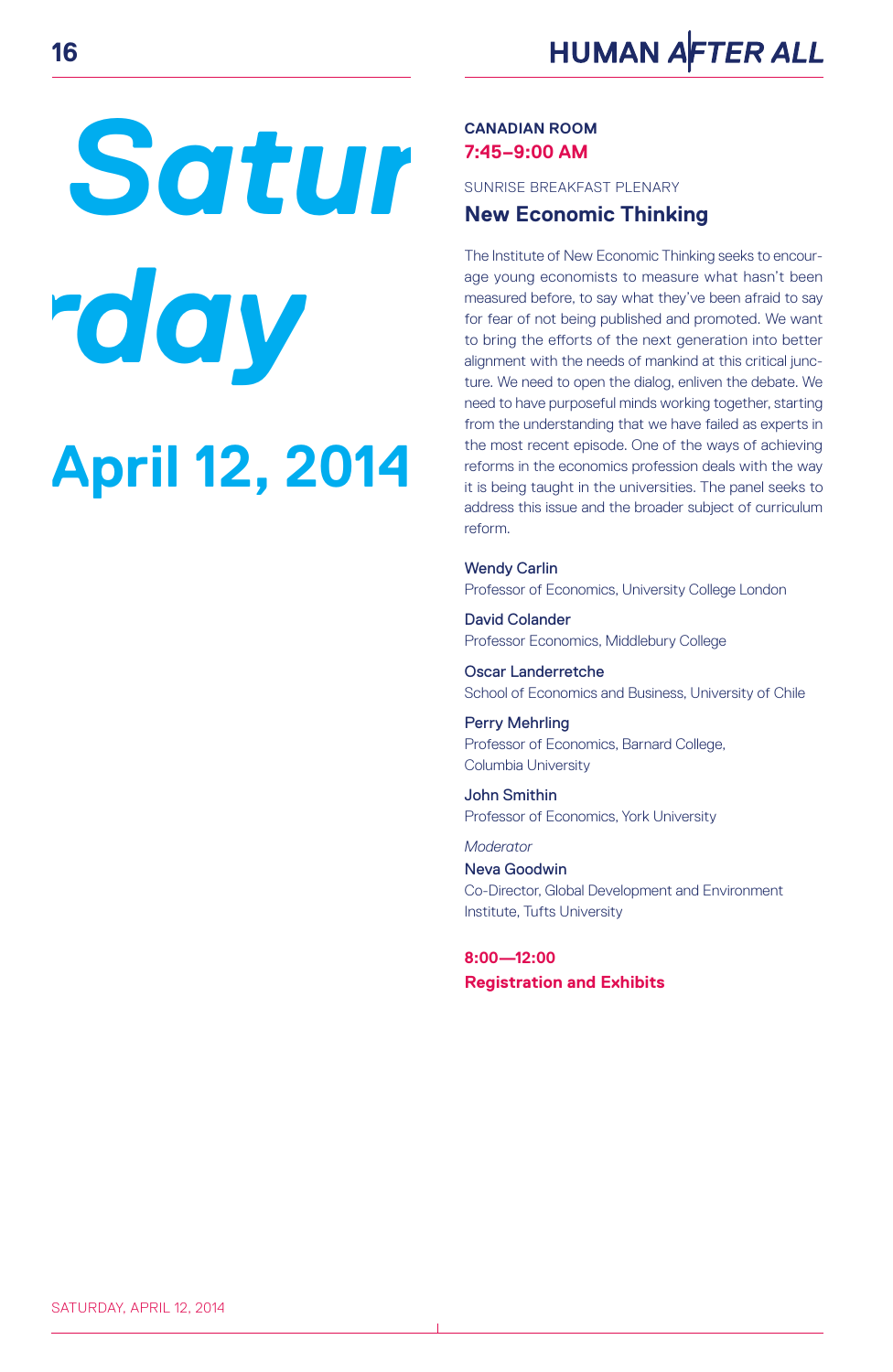# **CANADIAN ROOM 9:15–10:30 AM**

PLENARY PANEL

# **Finance and the Real Economy**

Not all innovation in fnance is valuable, not all trading plays a useful role, and a bigger fnancial system is not necessarily a better one. Are there, in fact, good reasons for believing that the fnancial industry, more than any other sector of the economy, has an ability to generate unnecessary demand for its own services—that more trading and more fnancial innovation can under some circumstances create harmful volatility that customers have to hedge against, creating more demand for trading liquidity and innovative products; that parts of the fnancial services industry have a unique ability to attract to themselves unnecessarily high returns and create instability that harms the rest of society? Or can fnancial innovation be harnessed so that it yet again serves as a handmaiden for the economy, rather than its destructive master?

# Ed Clark

President and Chief Executive Officer, TD Bank

# Axel Leijonhufvud

Professor Emeritus, University of California Los Angeles and Professor, University of Trento, Italy

# Joseph Stiglitz

Professor, Graduate School of Business, Columbia **University** 

Adair Turner Senior Fellow, Institute of New Economic Thinking

*Moderator* The Right Honourable Paul Martin Former Prime Minister of Canada

# **CANADIAN ROOM FOYER 10:30–11:00 AM Cofee Break**

# **11:00–12:30 PM**

**Breakout Sessions**

# **ONTARIO ROOM**

#### BREAKOUT SESSION A

# **Economic Progress and Financial Reform in China**

It is now widely realized that China's sustainable economic growth rate is slowing and its unprecedentedly high investment ratio is unsustainable. It is less well recognized that its investment ratio implies a growth rate in the capital stock (perhaps 12% or more) that is hugely higher than the current speed limit on Chinese economic growth (perhaps 7% or less). To adjust the former down to the latter obviously risks a powerful accelerator multiplier contraction. So the issue at hand is whether China will bite the bullet now and take the pain or defer doing so to a later date. As it is a command economy and its overall debt to GDP ratio is still well below levels that have proved to be ceilings in other economies, it could well defer. But if the country moves too quickly toward Western style fnancial liberalization, this might well complicate the rebalancing process.

It has becoming increasingly clear that debt growth has been so great in recent years the Chinese authorities will now try restraint/reform/rebalancing. Because the Chinese growth disequilibrium is now so wide, and the debt dependence of its fxed investment so great, these policies may well infict too much pain on too many vested interests. In time a "stop" phase of a "stop go" policy will once again give way to a go phase led by debt dependent state-sponsored investment. But we will first get that "stop" phase involving restraint/reform/rebalancing. This panel examines a range of views on what everyone regards as a critical issue for the global economy.

#### He Fan

Deputy Director, Institute of World Economics & Politics, Chinese Academy of Social Sciences

# Jehoon Park

Professor, School of Northeast Asian Studies, University of Incheon

David Wu Beijing Senior Partner, PricewaterhouseCoopers

*Moderator*

# Chrystia Freeland

Member of the Parliament of Canada, Toronto Centre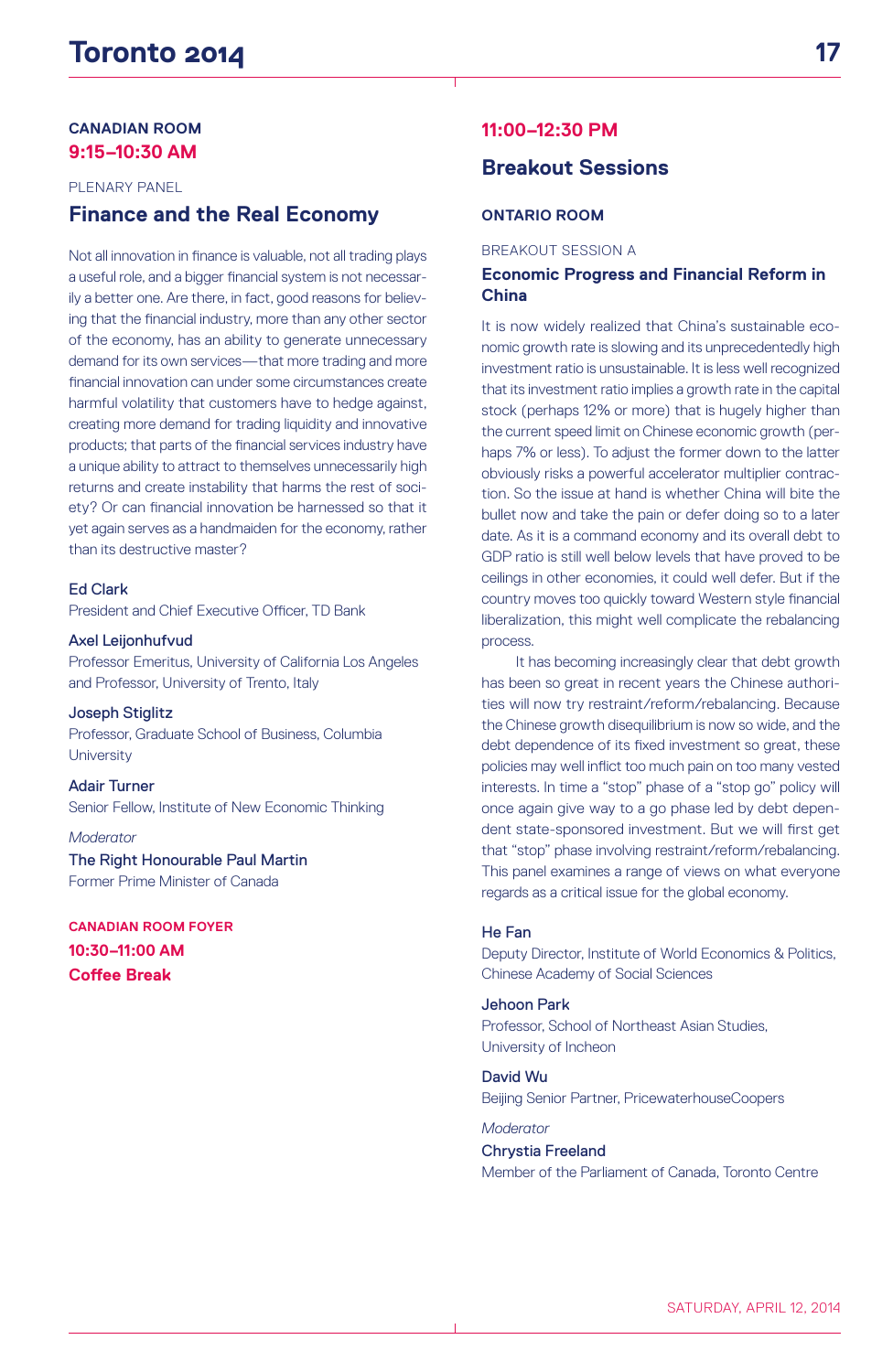# **CONFEDERATE 6**

BREAKOUT SESSION B

# **The Problem of the Predator State: Fostering Innovation While Facilitating Corporate Predation**

Simply put, to many figures on the political Right the state is the source of all corruption and inefficiency, and it does its job best when it leaves the market to its own devices. The political Left, on the other hand, sometimes retorts that the state is the only entity positioned to mobilize national resources for broader public purposes. During the 20th century, the drive toward national development was followed by the imperative of national security. During World War II, science went to war on an unprecedented scale, yielding innovations from radar to the atomic bomb. And the commitment continued through the decades of the Cold War. From 1950 through 1978, federal government agencies accounted for more than half of all research and development spending. From silicon to software to the Internet, the entire array of information and communication technologies that we use today originated in government programs aimed at promoting national security. State agencies not only funded scientifc research, they also served as creative and collaborative customers for the products that followed. They pulled the suppliers down the learning curve to low cost, reliable production. In other words, they rendered new technologies ripe for commercial exploitation.

But today's governments around the globe are rife with crony capitalism. How does the state manage its central role in the innovation economy if the state itself becomes an instrument for facilitating corporate predation?

#### William Black

Associate Professor of Economics and Law, University of Missouri, Kansas City

# James Galbraith

Professor of Government, Lyndon B. Johnson School of Public Afairs

# Michael Greenberger

Professor, University of Maryland, School of Law

# Solomon Wisenberg

Partner in White Collar Defense, Nelson Mullins Riley & Scarborough LLP

# *Moderator*

#### Mario Seccareccia

Professor of Economics, University of Ottawa

#### **TERRITORIES ROOM**

#### BREAKOUT SESSION C

# **Law and Innovation: Is Intellectual Property a Path to Progress**

Intellectual property patents assume a "one-to-one mapping" between property rights and markets. But this understanding is too simplistic. In fact, multiple overlapping property rights often support economic markets. Typically, a mix of public (free access) and private (covered by property rights) inputs are behind the creation of most products. When rights are held by diferent frms some coordination among rights holders is necessary before a product can be sold on a market. There also is a need for coordination between public technology sources and the private frms that will draw on them. The conventional wisdom is that stronger intellectual property rights inevitably will increase the pace of inventing. In the standard model, the stronger a patent, the more inventive effort and outcome are induced because the benefits of the research are reserved for those responsible for the development. The drawback of a stronger patent system is that although there are more inventions, the use of each discrete technical advance is restricted and monopolies persist for long periods. To what degree, then, should the law safeguard patents and to what extent do such laws inhibit economic progress?

#### Giovanni Dosi

Director, Institute of Economics, Scuola Superiore Sant'Anna in Pisa

#### Mariana Mazzucato,

R.M. Phillips Professor in the Economics of Innovation, SPRU, University of Sussex

# Barry Sookman

Senior Partner, McCarthy Tétrault

# *Moderator*

Lynn Parramore Senior Editor, Alternet.org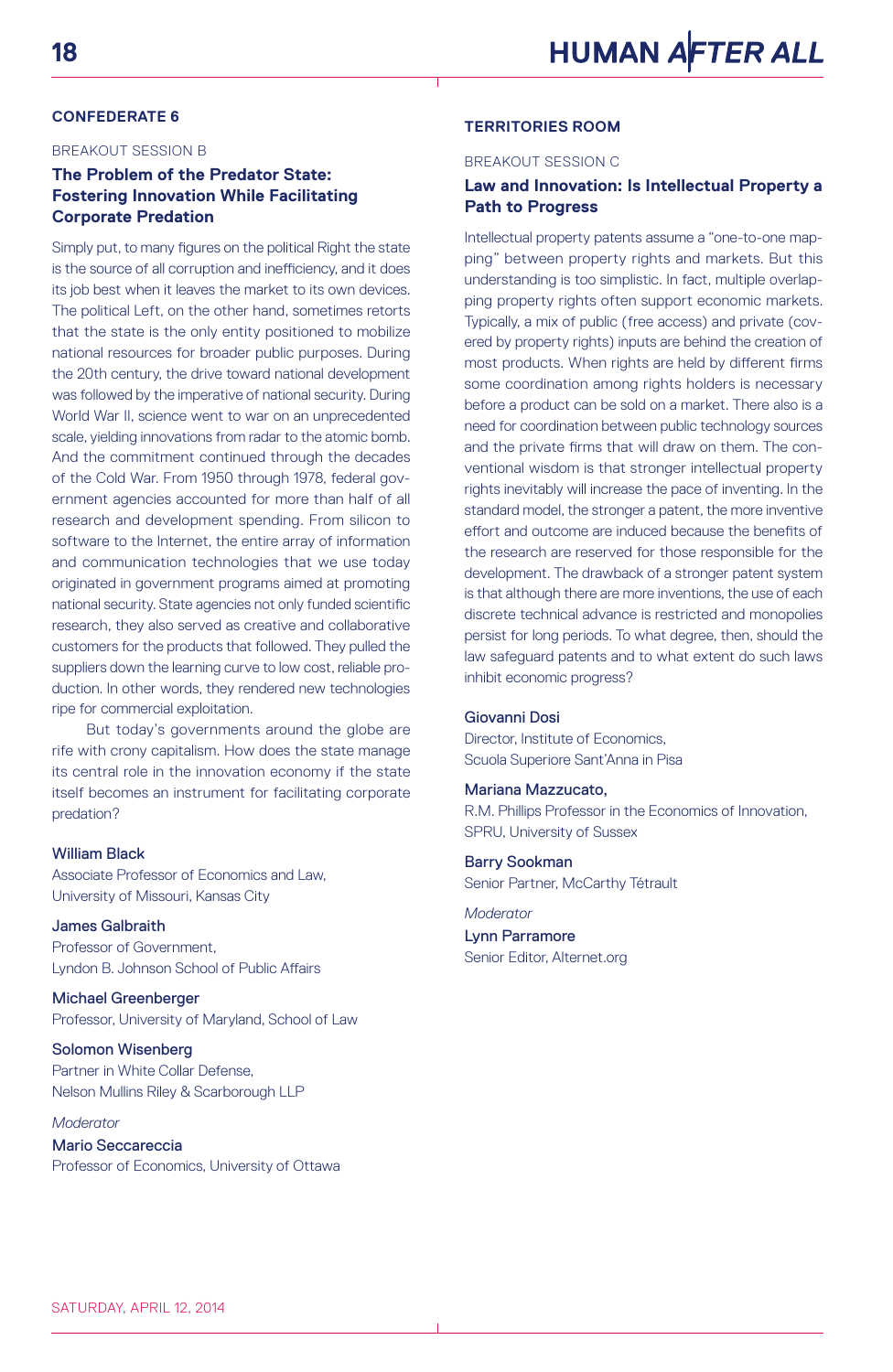# **CANADIAN ROOM 1:00–2:45 PM**

LUNCH KEYNOTE

# **Education and Human Development: What are the Questions?**

Is progress in education synonymous with growth and human development? Do lags in educational progress lead to declines in economic attainment and prosperity? Does poor education widen the gap between rich and poor?

Even as the pace of technological change has been surprisingly steady, in periods when educational progress outpaces this change, inequality narrows. The market is fooded with skilled workers, so their wages rise modestly. In periods like the current one, when educational progress lags behind technological change, inequality widens. The relatively few skilled workers command higher prices, while the many unskilled ones have little bargaining power.

Is the source of educational decline falling school quality? Is it primarily about a shortage of funding or rising college tuition costs? Or does it begin more fundamentally at the level of family environments, which have deteriorated over the past 40 years? Some children are bathed in an atmosphere that promotes human capital development, but, increasingly, more are not.

#### Anurag Behar

Chief Executive Officer, Azim Premji Foundation, Vice Chancellor, Premji University

Roger Benjamin President and Chief Executive Officer. Council for Aid to Education

James Heckman Professor of Economics, University of Chicago

Richard Reeves Economic Research Center

*Moderator* David Sirota Television Commentator & Nationally Syndicated **Columnist** 

# **3:00–4:30 PM**

# **Explorations in New Economic Thinking**

# **TERRITORIES ROOM**

EXPLORATIONS IN NEW ECONOMIC THINKING SESSION A

# **Worldwide Revolutions: Is History Repeating Itself?**

Egypt is in the throes of its worst political crisis since 2011, when massive street protests resulted in the ouster of President Hosni Mubarak. Meanwhile, in Syria, the civil war worsens daily. Those realities, plus the ongoing problems in many other Arab states, contrast dramatically with the optimism that surrounded the Arab Spring in 2011.

Three years ago, the optimism came with the ousting of four dictators in the greatest challenge to authoritarian rule since the collapse of the Soviet bloc. But if the 2011 revolts in Tunisia, Egypt, and Yemen were largely bloodless victories, they were clouded by the civil war in Libya and fears that building new democratic states could prove more difficult than simply toppling dictators. Are today's revolutions a harbinger of real change, like the one the United States experienced in 1776? Or are they sewing the seeds of a counter-revolution, like the Revolutions of 1848?

Sandra Halperin Director of Graduate Studies, University of London

#### Bessma Momani

Senior Fellow, Centre for International Governance Innovation

Mustapha Nabli former Governor, Central Bank of Tunisia

*Moderator*

John Cassidy Journalist, *The New Yorker*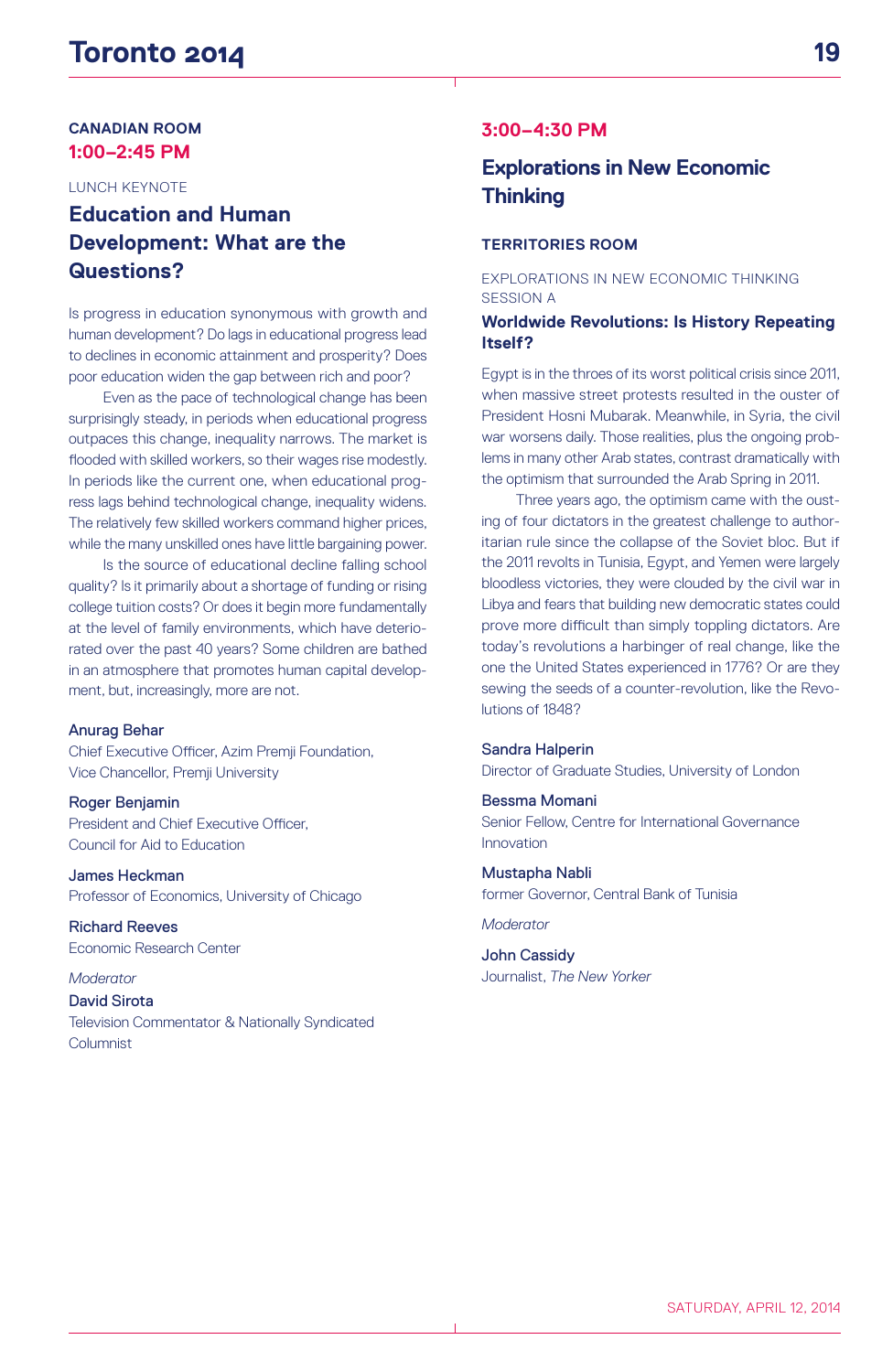# **ONTARIO ROOM**

# **EXPLORATIONS IN NEW ECONOMIC THINKING** SESSION B

# **Innovation and Inequality: Cause or Cure**

The discussion of "innovation inequality" has taken on greater urgency as it has melded with the growing inequality debate that is increasingly becoming a feature of global political conversations. Many analysts have argued in recent years that technological advances tend to intensify economic diferences, because technology disproportionately increases the incomes of those most able to take advantage of it. Thus, they say, technological innovation is a driver of inequality. To what extent is this true and to what degree does technology and innovation create a continual stream of new ideas and products that are quickly enjoyed by everyone and therefore reduce inequality?

# Steve Fazzari

Professor, Department of Economics, Washington University in St. Louis

Marlene Kim Professor of Economics, University of Massachusetts, Boston

Martin Schürz Head of Monetary Unit, Austrian National Bank

Lance Taylor Director, Center for Economic Policy Analysis, The New School

#### *Moderator*

Wilfried Altzinger Professor of Economics, Vienna University of Economics and Business

# **CANADIAN ROOM 4:45–6:15 PM**

PLENARY PANEL

# **The Environment and Innovation: What Are The Real Costs?**

For the most part, economic policy makers continue to make the case that growth should be the over-arching policy objective. In this context, environmentalism often is seen as a cost, a trade-off that inhibits the primary growth objective. Such assumptions are increasingly belied by the literature on environmental and resource limits to growth, on the disconnect between higher incomes and happiness, and on the failure of economic growth to meet other key economic, social, and environmental policy objectives. Many now also argue that innovating to solve climate problems would be hugely proftable for companies and nations that do it.

Thomas Heller Executive Director, Climate Policy Initiative

Thomas Homer-Dixon Chair, Global Systems, Centre for International Governance Innovation

Amartya Sen Professor of Economics and Philosophy, Harvard University

Peter Victor Professor of Environmental Studies, York University

*Moderator*

Marc Lavoie Professor of Economics, University of Ottawa

**CANADIAN ROOM FOYER 6:15–7:15 Cocktail Reception**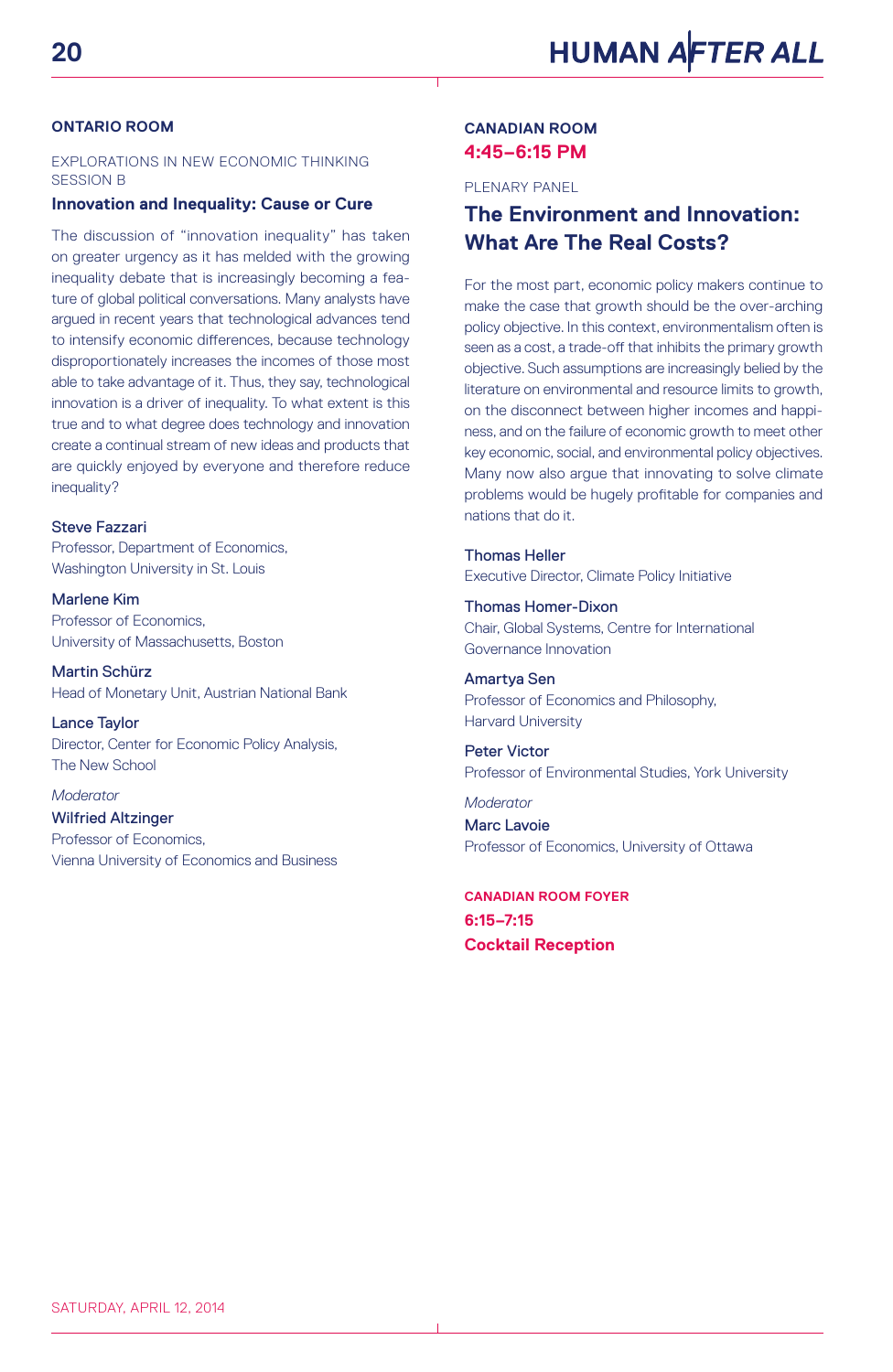# **CANADIAN ROOM 7:15–9:00 PM**

DINNER KEYNOTE

# **Secular Stagnation? The Future Challenge for Economic Policy**

Five years after the fnancial collapse, unemployment remains very high in much of the western world. Essentially every major country, with the partial exception of Japan, has tended to leave recovery to private markets and eschewed major fscal policy initiatives. Increasingly, analysts are asking whether this faith in private markets is justifed. Larry Summers has argued that we are , experiencing "secular stagnation." On the other hand, Japan has made some striking strides toward recovery recently. Is Japan exceptional or does the advent of "Abenomics" suggest that there are still policy tools that can create "escape velocity" for the economy and restore higher levels of growth and prosperity?

# *Introduction*

#### Robert Johnson

President, Institute of New Economic Thinking

*Presenter* Koichi Hamada Tungtex Professor of Economics, Yale University

Larry Summers Professor, Harvard Kennedy School of Government

#### *Moderator*

Chrystia Freeland Member of the Parliament of Canada, Toronto Centre

# **Conference End**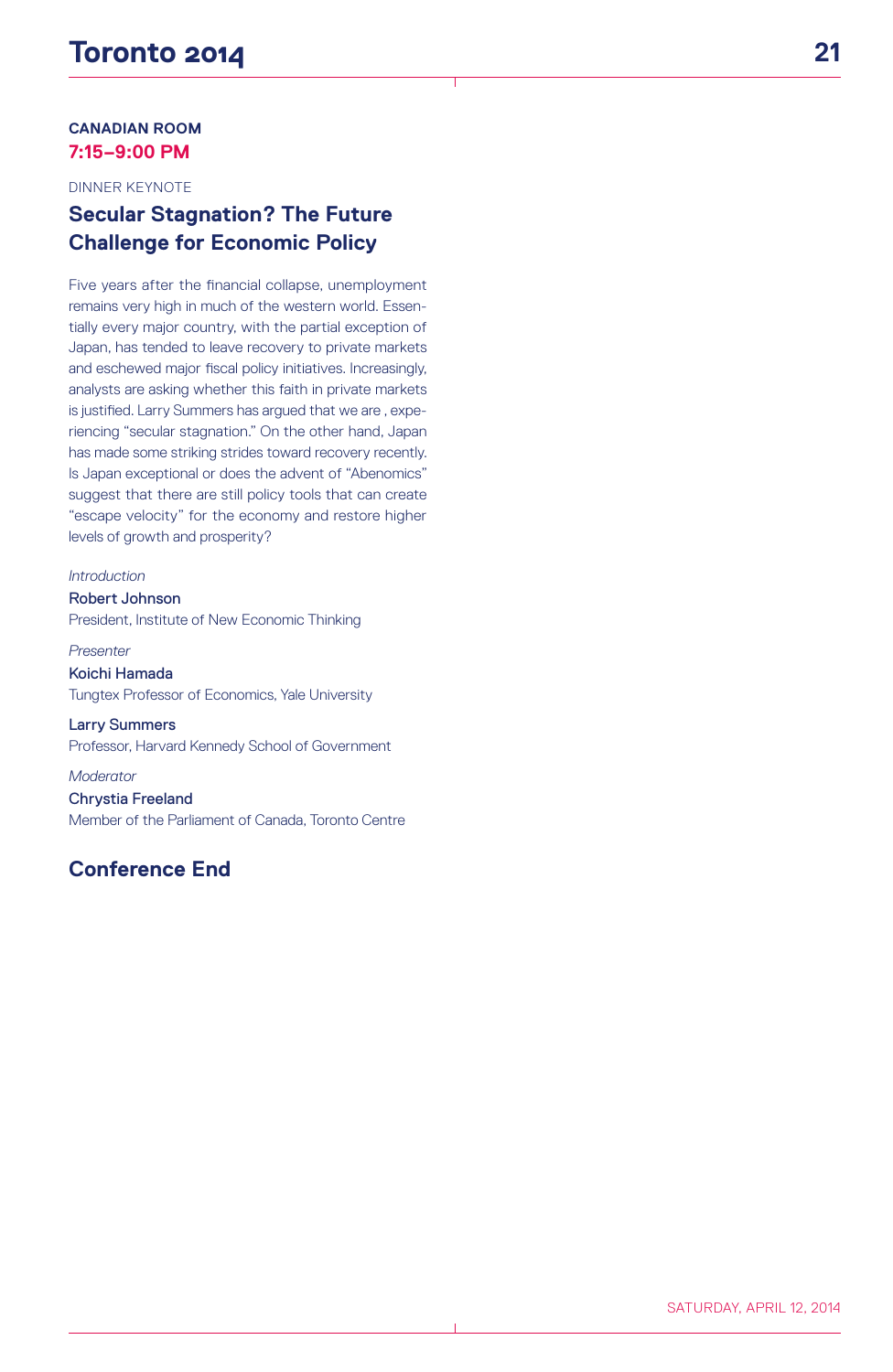# Institute for<br>New Economic Thinking

300 Park Avenue South, 5th Floor New York, NY 10010 USA Phone: 1.646.751.4900

- **WWW.ineteconomics.org**
- **f** www.facebook.com/ineteconomics
- **W** @ineteconomics
- **D** www.youtube.com/ineteconomics



57 Erb Street West Waterloo, ON Canada N2l 6c2 Phone: 1.519.885.2444

| Www.cigionline.org |
|--------------------|
|                    |

**F** www.facebook.com/cigionline

- @cigionline
- www.youtube.com/cigivideos